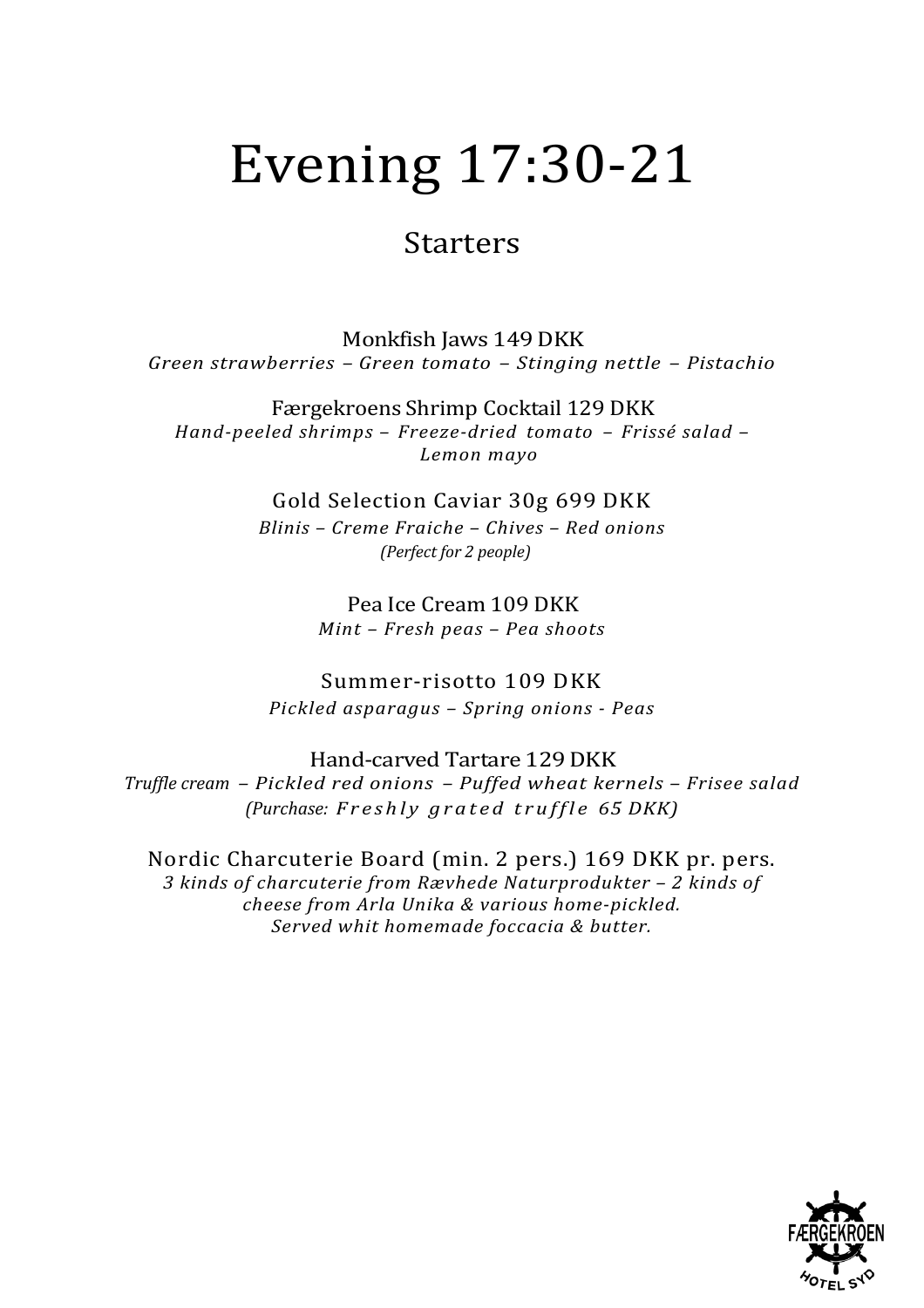## Main Courses

Roasted Plaice 279 DKK *Whit our fish sauce & boiled potatoes* 

Moules Frites 199 DKK White wine steamed common mussels in creamy sauce *Served with French fries & aioli.*

Fish Plate (min. 2 pers.) 299 DKK pr. pers. *½ lobster – Salmon salad – Fish of the day – Sauce Tatar*

Summer risotto 189 DKK *Pickled asparagus – Spring onions – Peas*

Summer Buk 279 DKK *Calf tail – Summer greens – sauce with Morel*

Classic Wienerschnitzel 219 DKK *Pommes Sauter – Peas – Wiener – Browned butter sauce with capers*

> Jægerschnitzel 239 DKK *Fried potatoes – Mushroom sauce – Today's greens*

200/300 g. Minced beef of Jersey 179/209 DKK *Homemade bearnaise – Peas – Coarse frites*

250g steak of beef fillet 279 DKK *Choose between fried potatoes and Coarse frites*  With today's green and whisky/bearnaise sauce *(Purchase: Freshly grated truffle 65 DKK)*

300g beef tenderloin 349 DKK *Choose between fried potatoes and Coarse frites With today's green and whisky/bearnaise sauce (Purchase: Freshly grated truffle 65 DKK)*

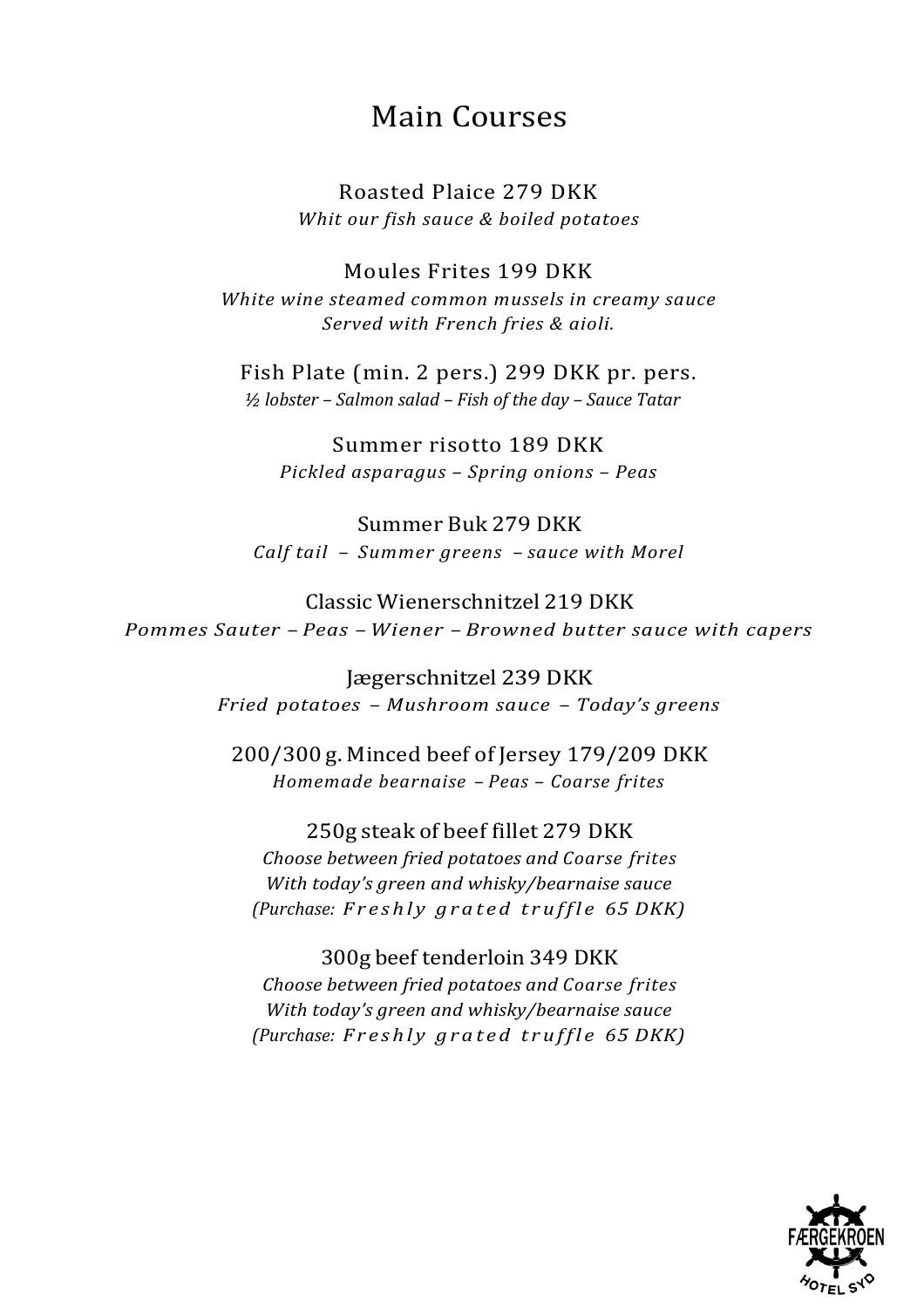### **Desserts**

Gooseberry Sorbet 119 DKK *"Blondie" – Anise – caramelized gooseberry - Chervil*

Cold Buttermilk Sorbet 119 DKK *Fresh berries – Homemade "kammerjunker"*

Today's cake 129 DKK *With homemade ice cream & pickled berries*

Classic Crème Brulé 109 DKK *Crispy cane sugar – Rhubarb compote*

Cheese from Arla Unika *3 kinds 105 DKK 5 kinds 125 DKK 10 kinds 185 DKK pr. pers. (min. 2 pers) Served with salt, crispy & sweet.*

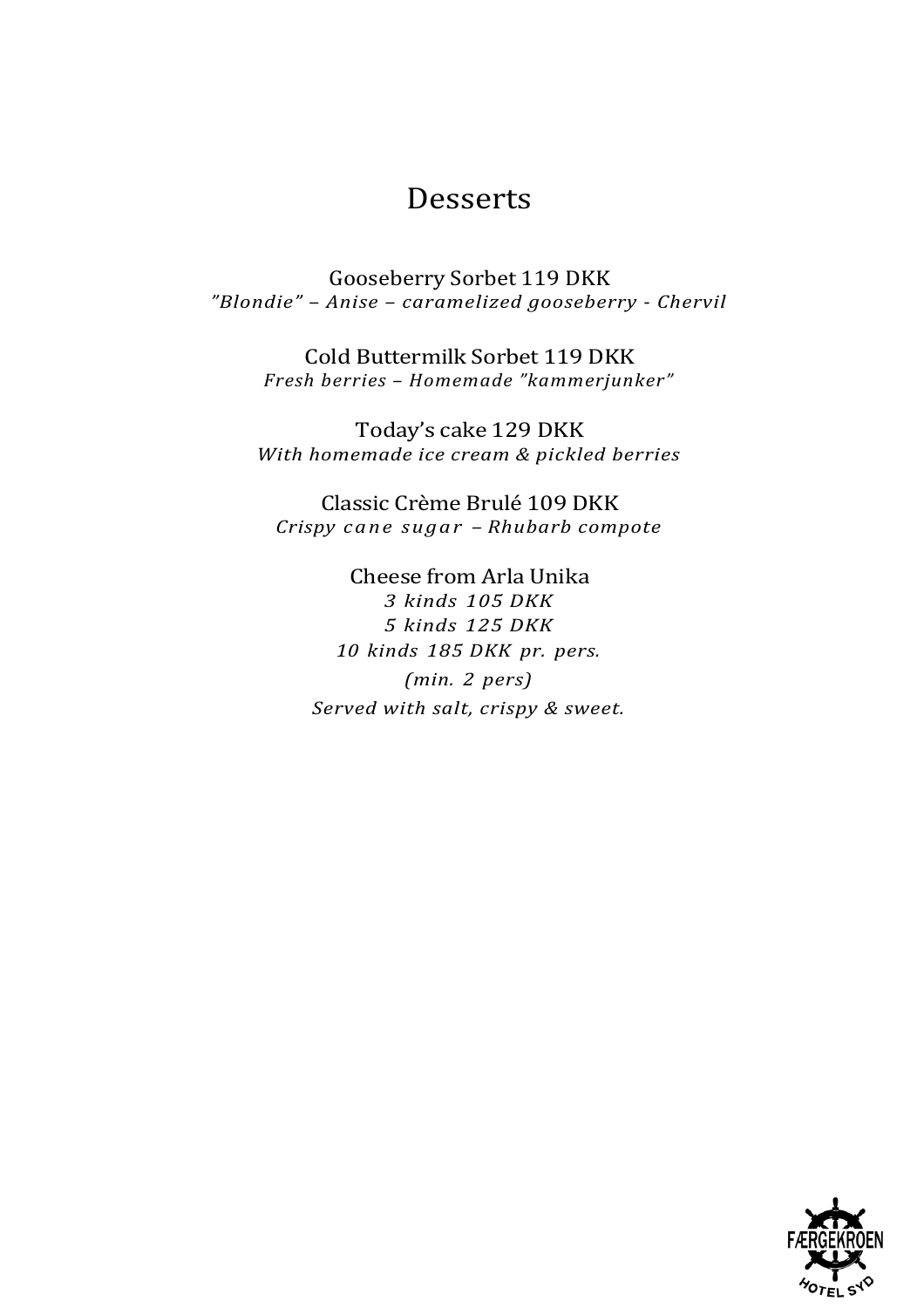## Seasonal menu

D

Monkfish Jaws *Green strawberries – Green tomato – Stinging nettle – Pistachio*

D

Pea ice-cream *Mint – Fresh peas – Pea shoots*

 $\infty$ 

Summer Buk *Calf tail – Summer greens – sauce with Morel*

D

Gooseberry Sorbet *"Blondie" – Anise – caramelized gooseberry - Chervil*

 $\infty$ 

## Seasonal menu prices

3 Courses (Monkfish, Summer Buk & Gooseberry Sorbet) 429 DKK Wine menu 269 DKK

4 Courses(Monkfish, Pea Ice-cream, Summer Buk & Gooseberry Sorbet) 499 DKK Wine menu 349 DKK

*If you want another dish, you can exchange for a supplement of 50 DKK.*